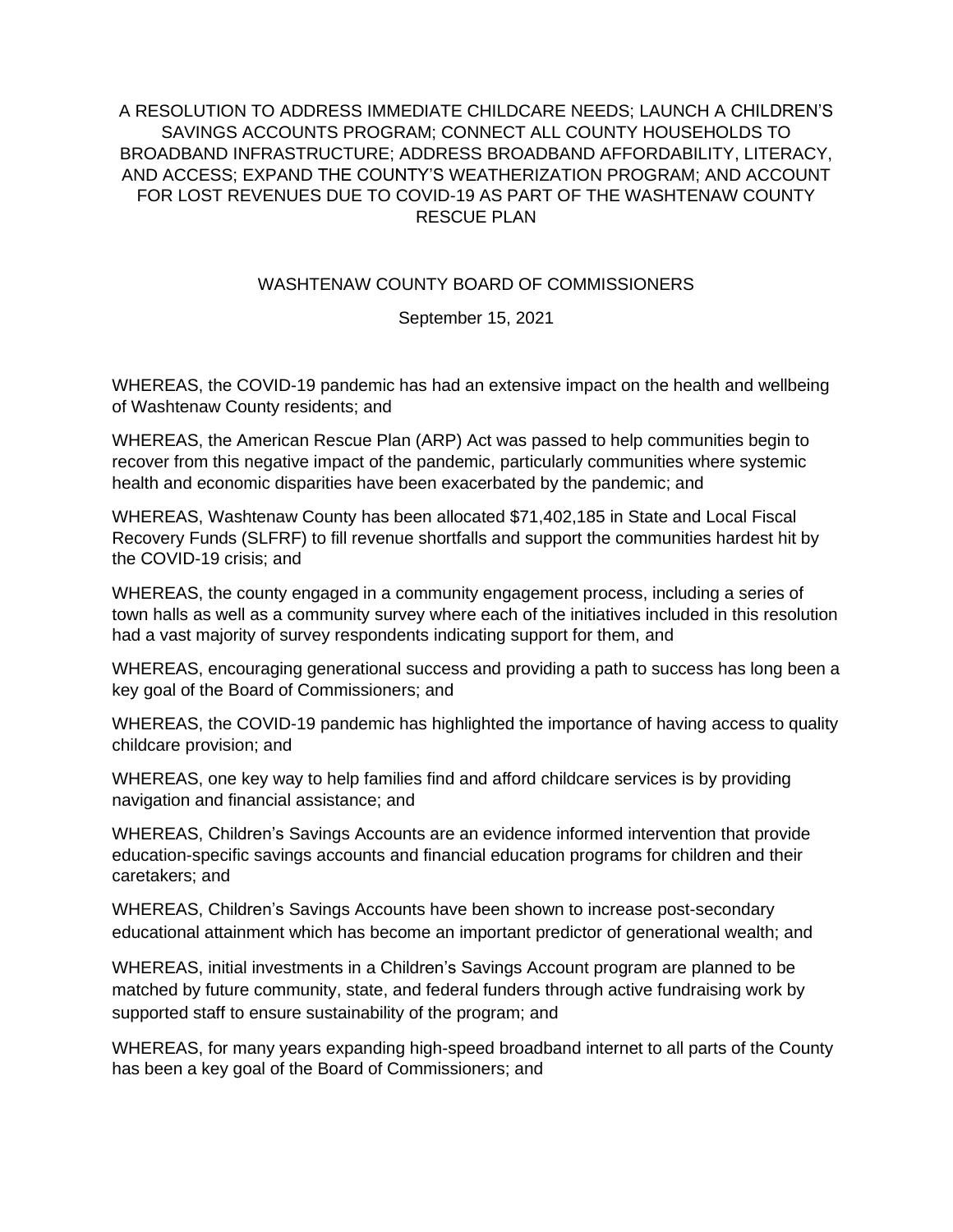WHEREAS, the onset of the Covid-19 pandemic has resulted in the dramatic increase of County citizens working and going to school virtually thus reinforcing to the Board of Commissioners that reliable high-speed broadband internet is a basic need for all County citizens; and

WHEREAS, the Broadband Task Force has diligently and proactively worked on its charge to the point where it prepared and published a Request for Proposal (RFP) from service providers who have the capacity to expand high-speed broadband internet into those areas of the County that presently have no high-speed broadband internet access who have the capacity to complete the high-speed broadband internet build-out; and

WHEREAS, while the potential federal infrastructure bill would be an ideal funding source for this project, the County has worked to find immediate alternative sources of funding so that the high-speed broadband internet build-out would not be unnecessarily delayed; and

WHEREAS, while County Administration and the Board of Commissioners have identified funding sources other than the potential infrastructure bill to complete the high-speed broadband internet build-out beyond what will be covered by the ARP SLFRP funds, RDOF awards, or CMIC awards, the County is still looking to a potential federal infrastructure bill to ultimately fund all or part of the high-speed broadband internet build-out to allow for other important investments in our community; and

WHEREAS, Home Weatherization is an evidence informed intervention that provide energy efficiency services including weatherstripping, insulation, and HVAC upgrades that lower energy bills and increase comfort in homes; and

WHEREAS, Home Weatherization programming also offers an opportunity to identify and make related health and safety home improvements, such as ventilation to improve indoor air quality, smoke and carbon monoxide detectors, and in some cases central air conditioning; and

WHEREAS, the ARP SLFRP guidance includes accounting for lost revenues due to COVID-19 pandemic as an eligible use of funds to ensure local governments are able to maintain operations and not cut safety net services during a pandemic, providing a formula to calculate this amount yearly; and

WHEREAS, County Administration and Finance have reviewed American Rescue Plan State and Local Fiscal Recovery Funds guidance and confirm that each of these initiatives is an eligible expense; and

WHEREAS, this item has been reviewed by Corporation Counsel, the Finance Department, Human Resources, Information Technology, Facilities Management, Racial Equity Office, the County Administrator's Office, and the Ways and Means Committee.

NOW THEREFORE BE IT RESOLVED, that the Washtenaw County Board of Commissioners obligate up to a total amount of \$24,746,642 of the County's ARP SLFRP allocation and up to a total amount of \$5,785,500 of County general fund dollars to address immediate childcare needs, launch a children savings accounts program, connect all county households to highspeed broadband internet infrastructure, address high-speed broadband internet affordability, literacy, and access, expand weatherization services, and account for lost revenues due to COVID-19 as part of the Washtenaw County Rescue Plan.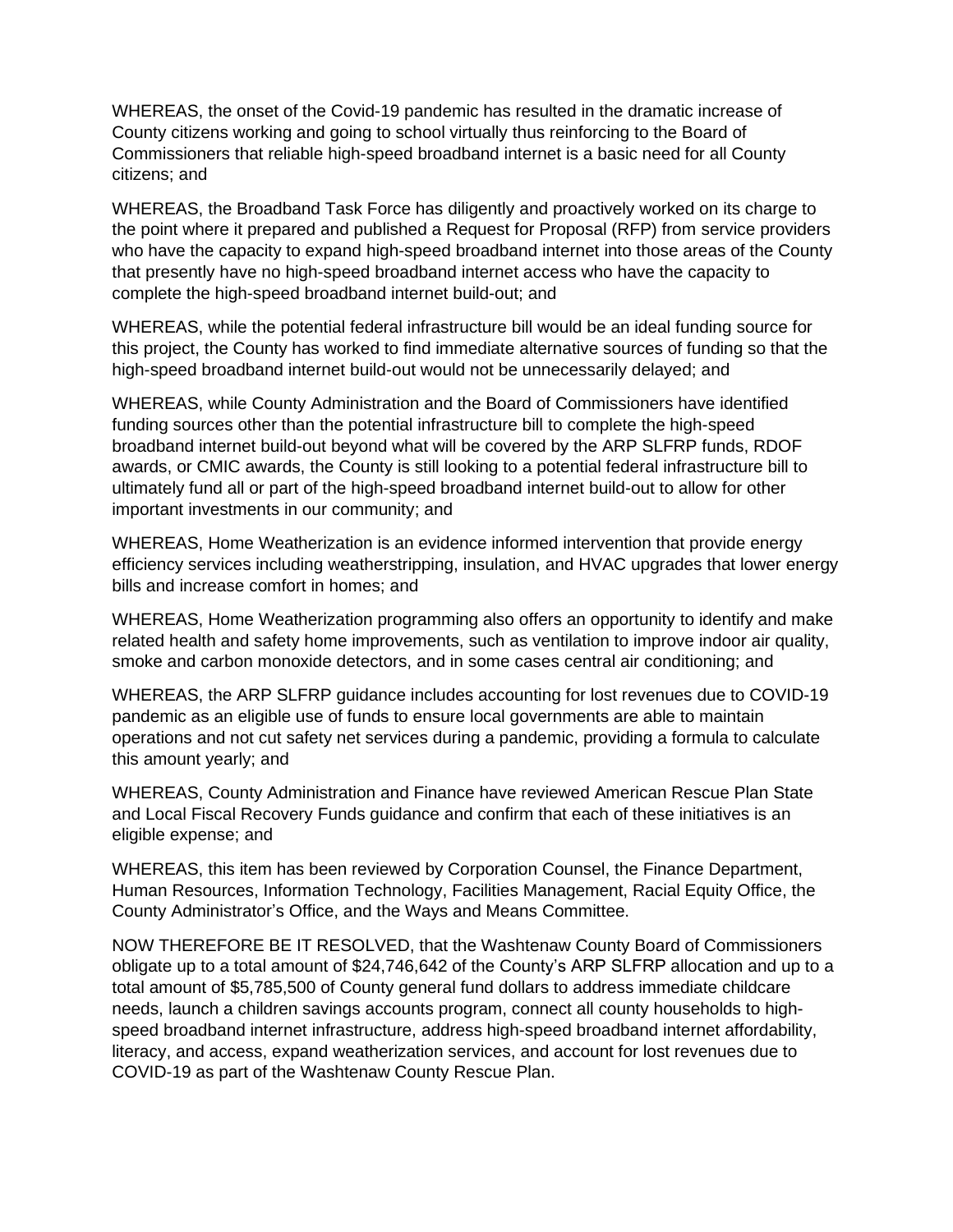| <b>Washtenaw County Rescue</b><br><b>Plan Initiative</b>               | <b>American Rescue</b><br><b>Plan Funds</b> | General<br><b>Fund</b> | <b>ARP (Lost</b><br><b>Revenues)</b> | <b>Total</b><br><b>Obligation</b> |
|------------------------------------------------------------------------|---------------------------------------------|------------------------|--------------------------------------|-----------------------------------|
| <b>Addressing Childcare Access</b>                                     | \$1,000,000                                 | \$1,000,000            |                                      | \$2,000,000                       |
| <b>Children's Savings Accounts</b>                                     | \$2,914,500                                 | \$3,785,500            |                                      | \$6,700,000                       |
| <b>Broadband Infrastructure</b>                                        | \$4,890,757                                 | \$1,000,000            | \$8,781,513                          | \$14,672,270                      |
| <b>Broadband Affordability</b>                                         | \$800,000                                   |                        |                                      | \$800,000                         |
| Weatherization                                                         | \$1,400,000                                 |                        |                                      | \$1,400,000                       |
| <b>ARP Lost Revenues available</b><br>for future qualified initiatives | \$13,741,385                                |                        | $-$8,781,513$                        | \$4,959,872                       |
|                                                                        | \$24,746,642                                | \$5,785,500            | \$0                                  | \$30,532,142                      |

BE IT FURTHER RESOLVED that Washtenaw County is obligating \$13,741,385 in ARP lost revenue as part of this initial proposal. Of that amount, \$8,781,513 shall be allocated for highspeed broadband internet infrastructure with the remaining \$4,959,872 available for future ARP eligible initiatives.

BE IT FURTHER RESOLVED that individual funding obligations by initiative are included in the following statements.

BE IT FURTHER RESOLVED that the Washtenaw County Board of Commissioners obligates up to \$2,000,000 – including up to \$1,000,000 of the County's ARP SLFRP allocation as well as \$1,000,000 of General Fund, to equitably address childcare access needs in Washtenaw County through the provision of navigation services and financial assistance.

BE IT FURTHER RESOLVED that the Washtenaw County Board of Commissioners obligates up to \$6,700,000 – including up to \$2,914,500 of the County's ARP SLFRP allocation as well as \$3,785,500 of General Fund, over the next 4 years to develop and launch a Children's Savings Account Program to promote healthy childhood environments, address educational disparities through investing in lower-income public schools, and begin to impact social determinants of health (e.g., generational wealth, employment, educational attainment) that caused disparate impact of COVID-19 in specific Washtenaw County communities.

BE IT FURTHER RESOLVED that the Washtenaw County Board of Commissioners obligates up to a total of \$14,672,270 to fully fund the Broadband Task Force's Request for Proposals to expand high-speed broadband internet infrastructure to all households in Washtenaw County, inclusive of up to \$4,890,757 directly from the county's ARP SLFRP, up to \$1,000,000 from the County's General Fund Balance, with the remaining up to \$8,781,513 from recovered ARPA lost revenues funds.

BE IT FURTHER RESOLVED that the Washtenaw County Board of Commissioners directs the County Administrator to continue to monitor the pending infrastructure bill in Congress and authorizes the Administrator to apply for the maximum amount of high-speed broadband internet funding which may be available once this bill is enacted, with the express intent that any money received from this bill will be used to off-set alternative funds that were necessary for the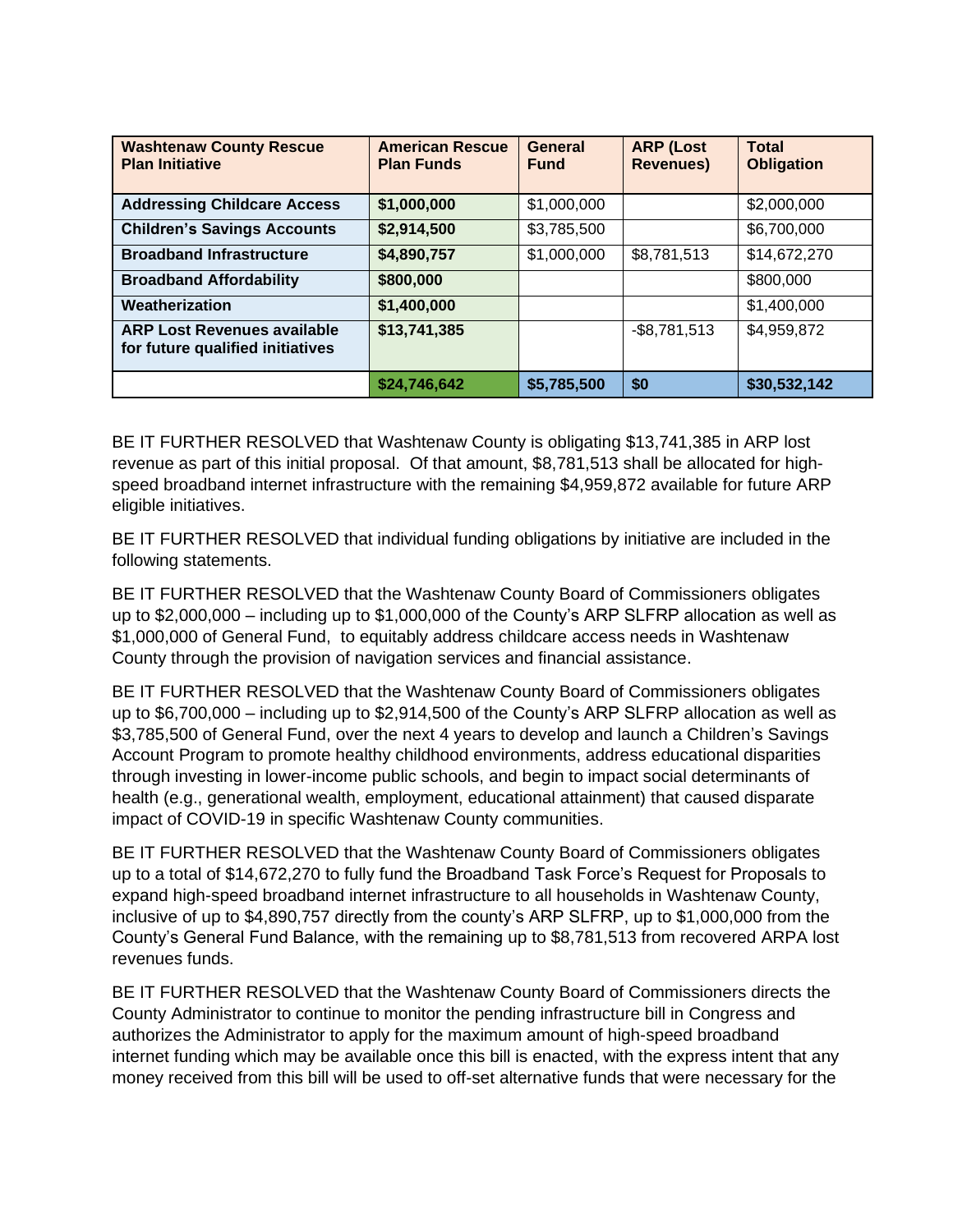County to expend to insure that its high-speed broadband internet build-out was completed in a timely fashion.

BE IT FURTHER RESOLVED that the Washtenaw County Board of Commissioners obligates up to \$800,000 of the County's ARPA SLFRP funds to provide assistance to households to support internet access, digital literacy, and affordability concerns to ensure that everyone who has access to high-speed broadband internet infrastructure is able to adequately connect and use it.

BE IT FURTHER RESOLVED that the Washtenaw County Board of Commissioners obligates up to \$1,400,000 of the County's ARPA SLFRP funds over the next 4 years to expand the Weatherization services in Washtenaw County.

BE IT FURTHER RESOLVED that the Washtenaw County Board of Commissioners instructs the County Administrator to develop the operational framework, including identify and work with key community partners, to take the necessary steps to develop and execute specific program plans for each of these obligations of funds, inclusive of an overview, timeline, project activities, and performance metrics.

BE IT FURTHER RESOLVED that the Washtenaw County Board of Commissioners authorizes the County Administrator issue Request for Proposals (RFPs) for initiatives requiring competitive bidding, evaluate responses, identify awardees and issue contracts.

BE IT FURTHER RESOLVED that the Washtenaw County Board of Commissioners recognizes that necessary modifications to position control, either by way of the creation of regular or temporary positions, may be needed to serve as an intermediary between the service providers, the residents of the County and the Board of Commissioners to ensure the funds are invested and tracked in alignment with treasury guidance, and that work is completed to agreed upon standards.

BE IT FURTHER RESOLVED that the Washtenaw County Board of Commissioners instructs that position(s) created to support ARPA initiatives will be earmarked as such and shall be eliminated upon expenditure of all ARPA funds.

BE IT FURTHER RESOLVED that the Washtenaw County Board of Commissioners recognizes that the funds obligated as part of this resolution are non-structural in nature, must be obligated by December 31, 2024, and spent no later than December 31, 2026. As such, the outlined initiatives shall not bind the County beyond the timelines as indicated.

BE IT FURTHER RESOLVED that the Washtenaw County Board of Commissioners instructs the County Administrator to identify needs within governmental services and other ARPAeligible projects that-utilize the revenue loss funds in accordance with legislation and bring specific projects to the Board for final approval.

BE IT FURTHER RESOLVED that the Washtenaw County Board of Commissioners instructs the County Administrator to bring forth a resolution identifying ARPA-eligible projects for consideration by the Board of Commissioners within 30-days of the authorization of this resolution.

BE IT FURTHER RESOLVED that the Washtenaw County Board of Commissioners instructs that all ARPA allocations be approved by the County Administrator prior to be expended and in alignment with designated specific activities, timelines, and deliverables.